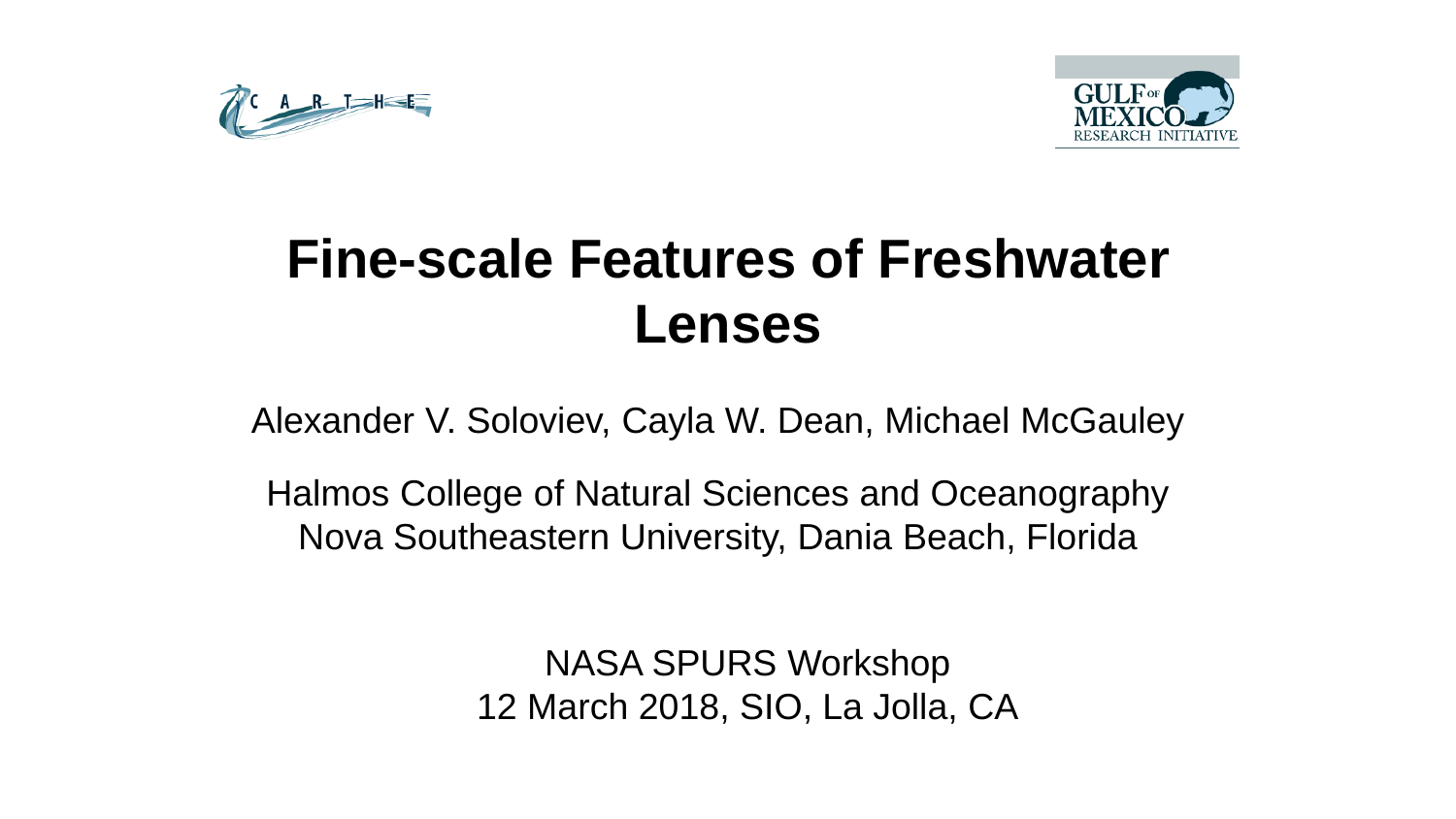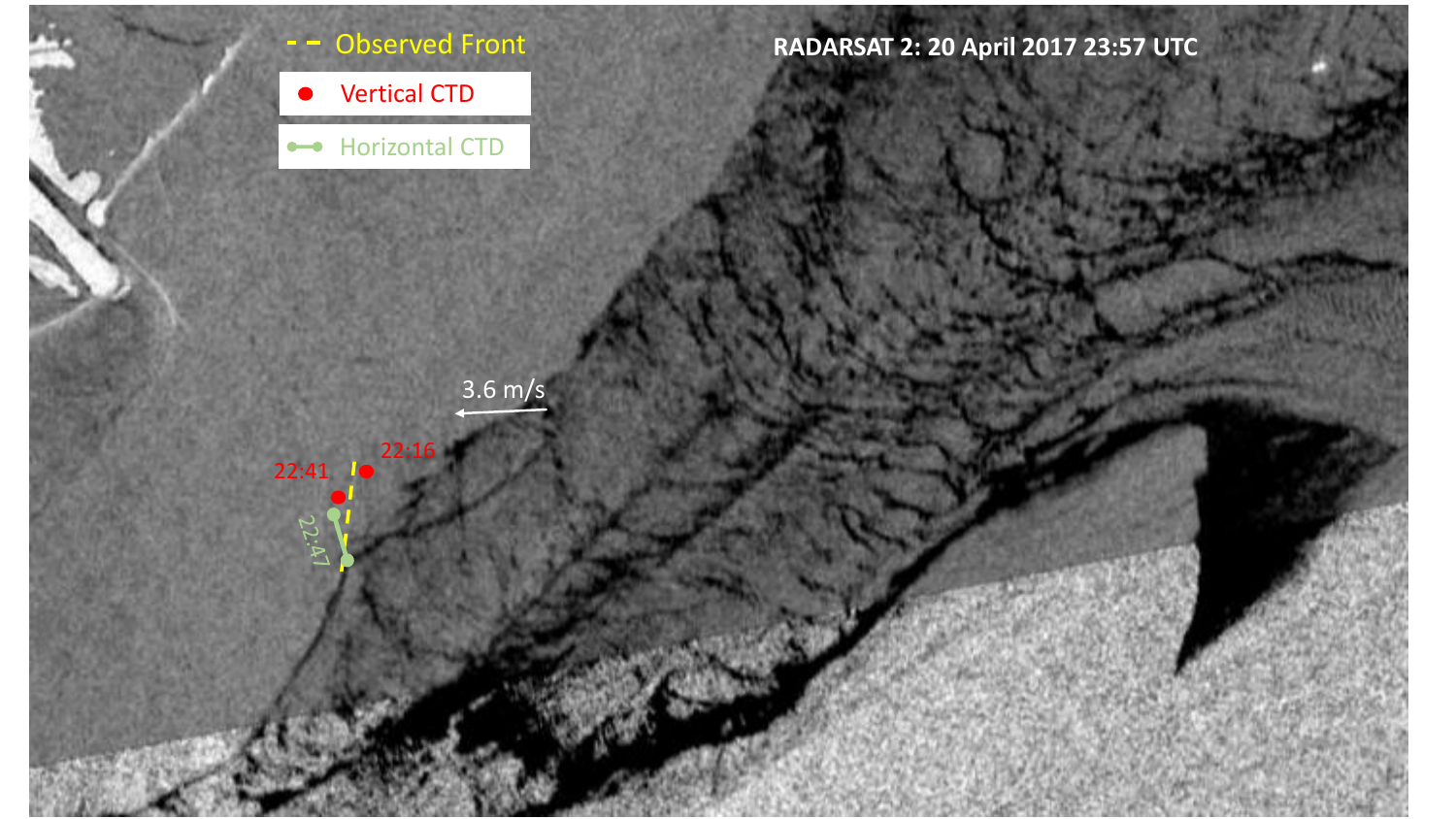# **Horizontal CTD Transect**



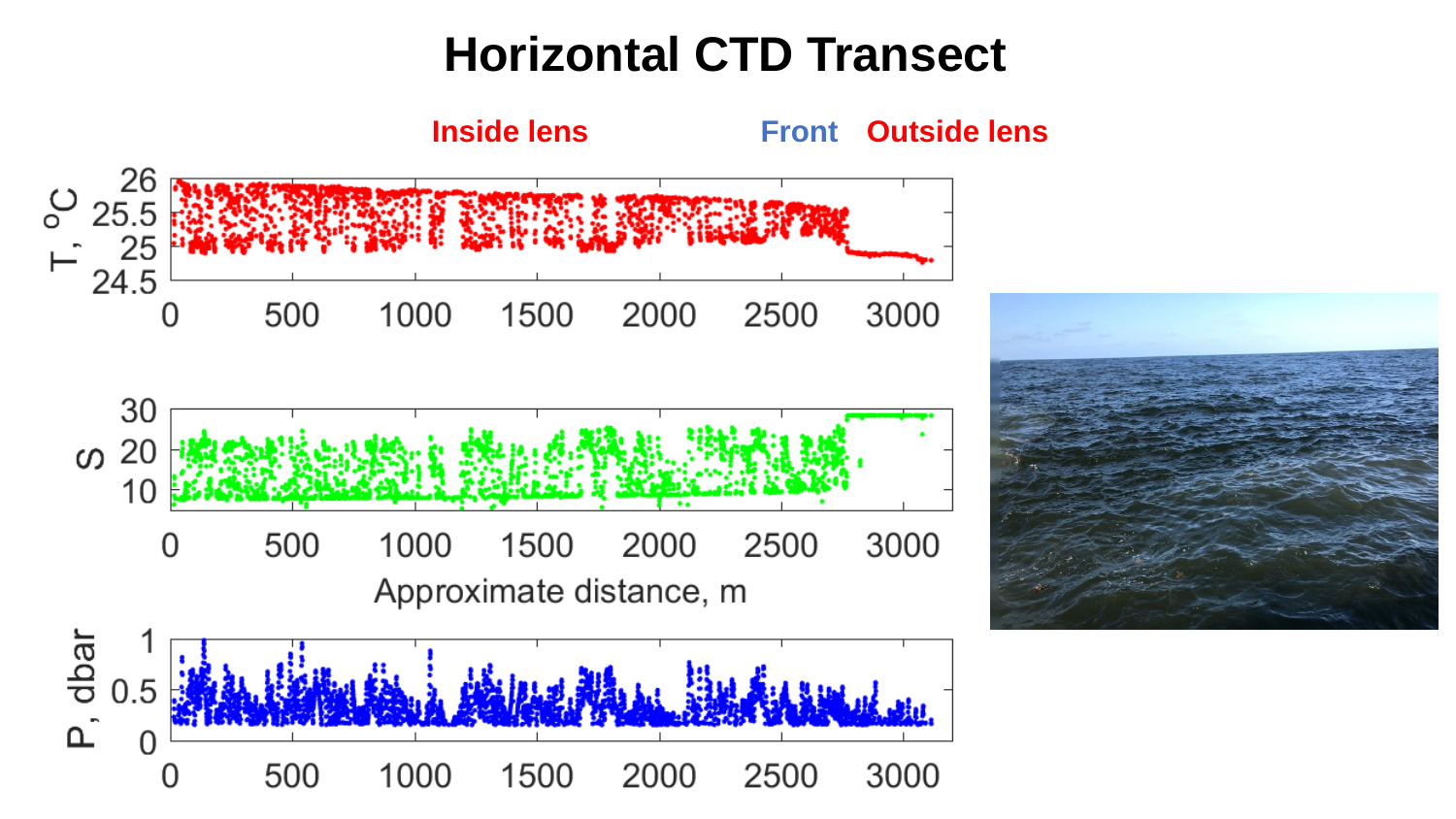## **Vertical Structure of the Near-surface Layer**

**Inside lens Outside lens**

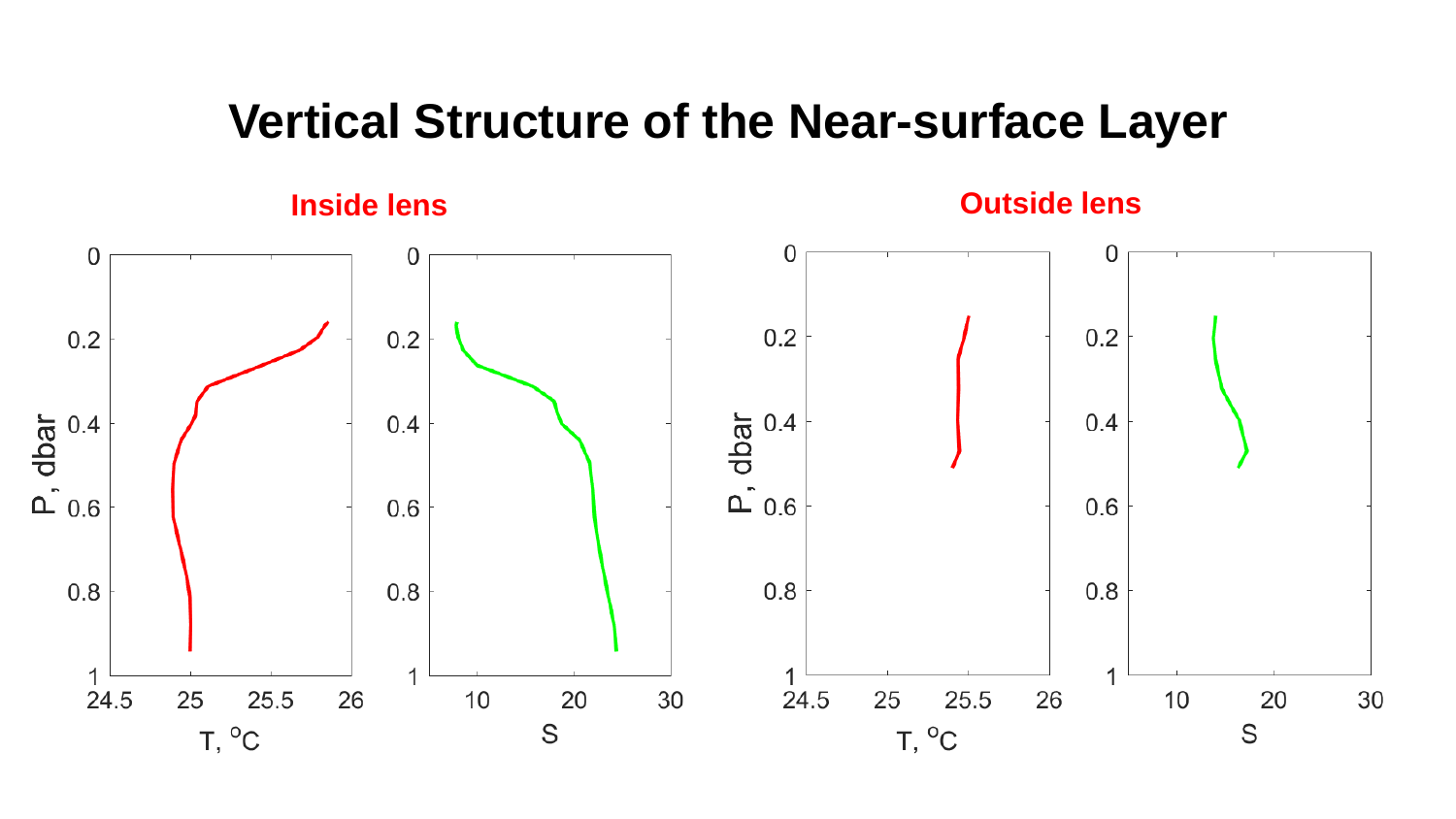**The freshwater lens produced by a localized source (convective rain, river run off) has tendency to propagate as a gravity current**





Soloviev, A.V., S. Matt, and A. Fujimura, 2015: Three-Dimensional Dynamics of Freshwater Lenses in the Ocean's Near-Surface Layer. *Oceanography* 28(1):142–149, 2015.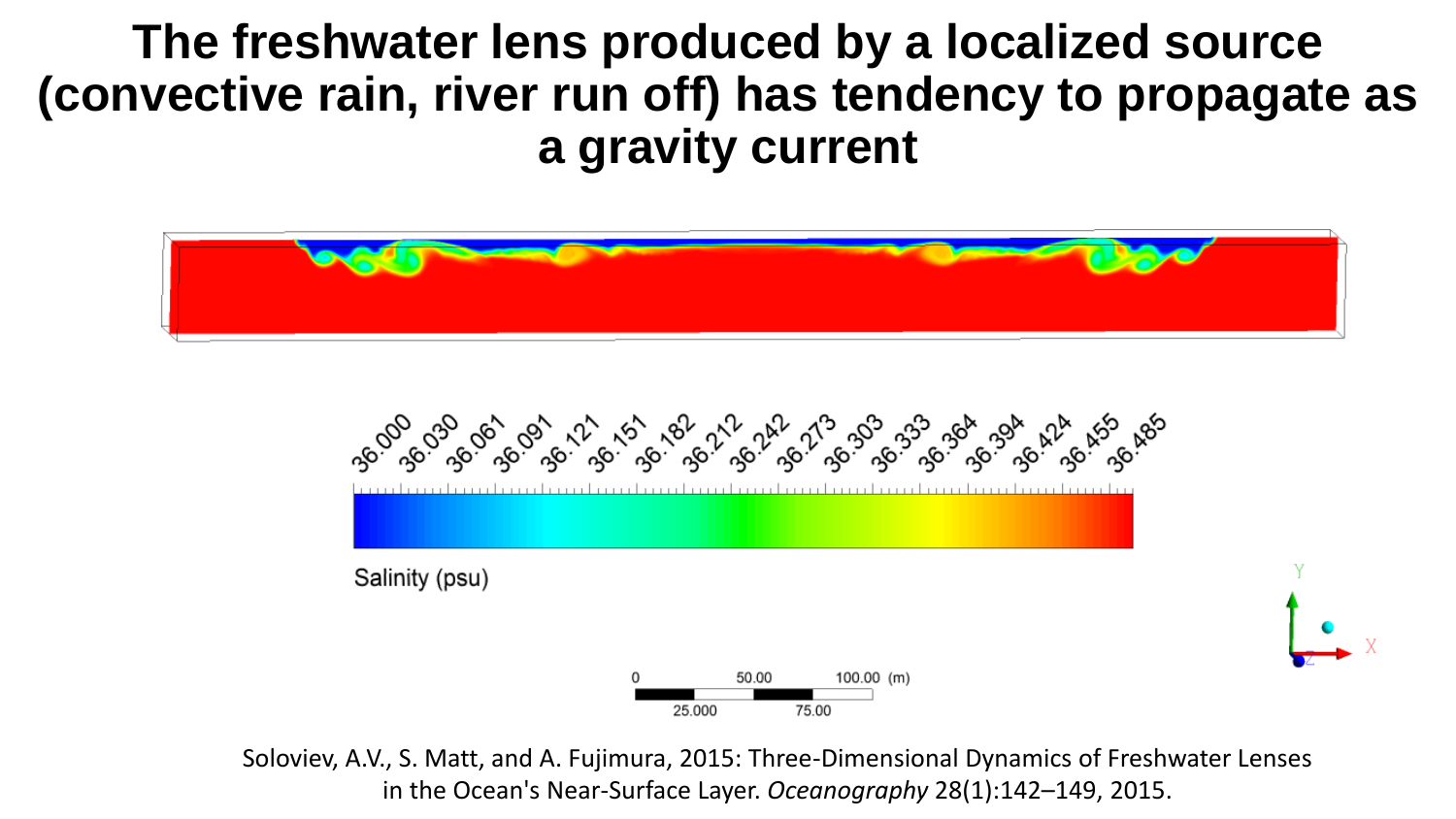

**Lens asymmetry due to wind action**

$$
U_{10} = 8 \text{ m/s}
$$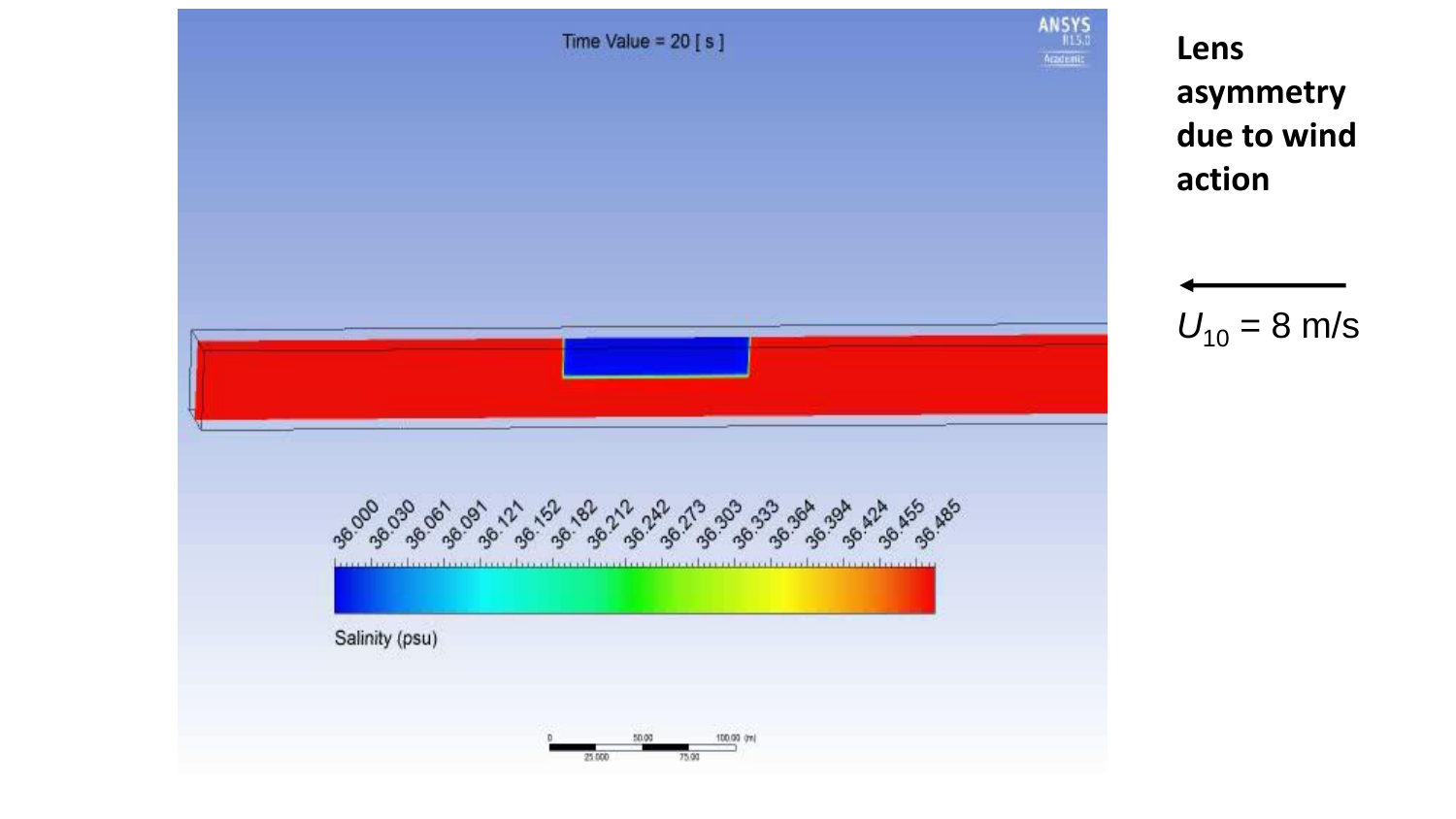

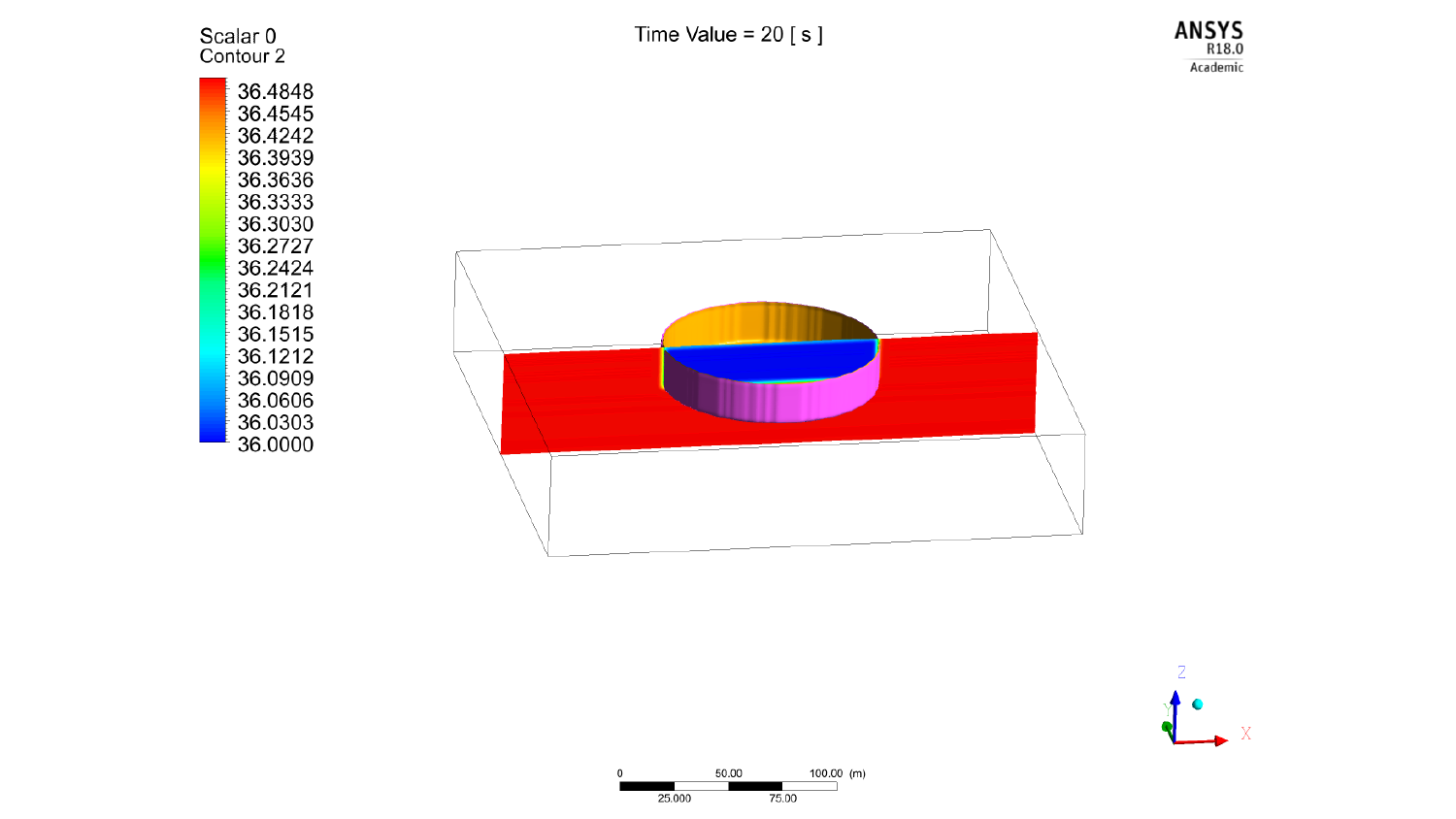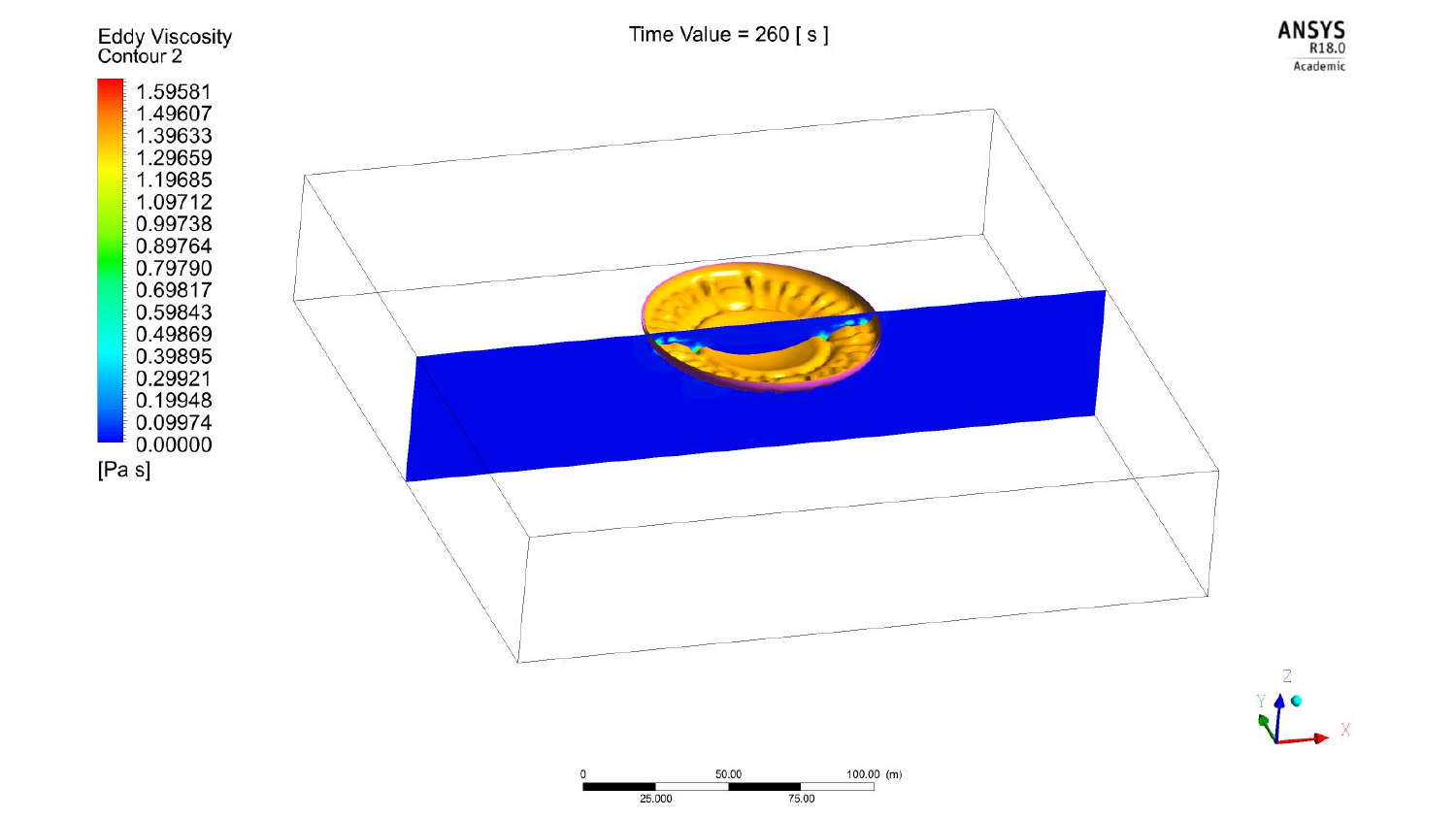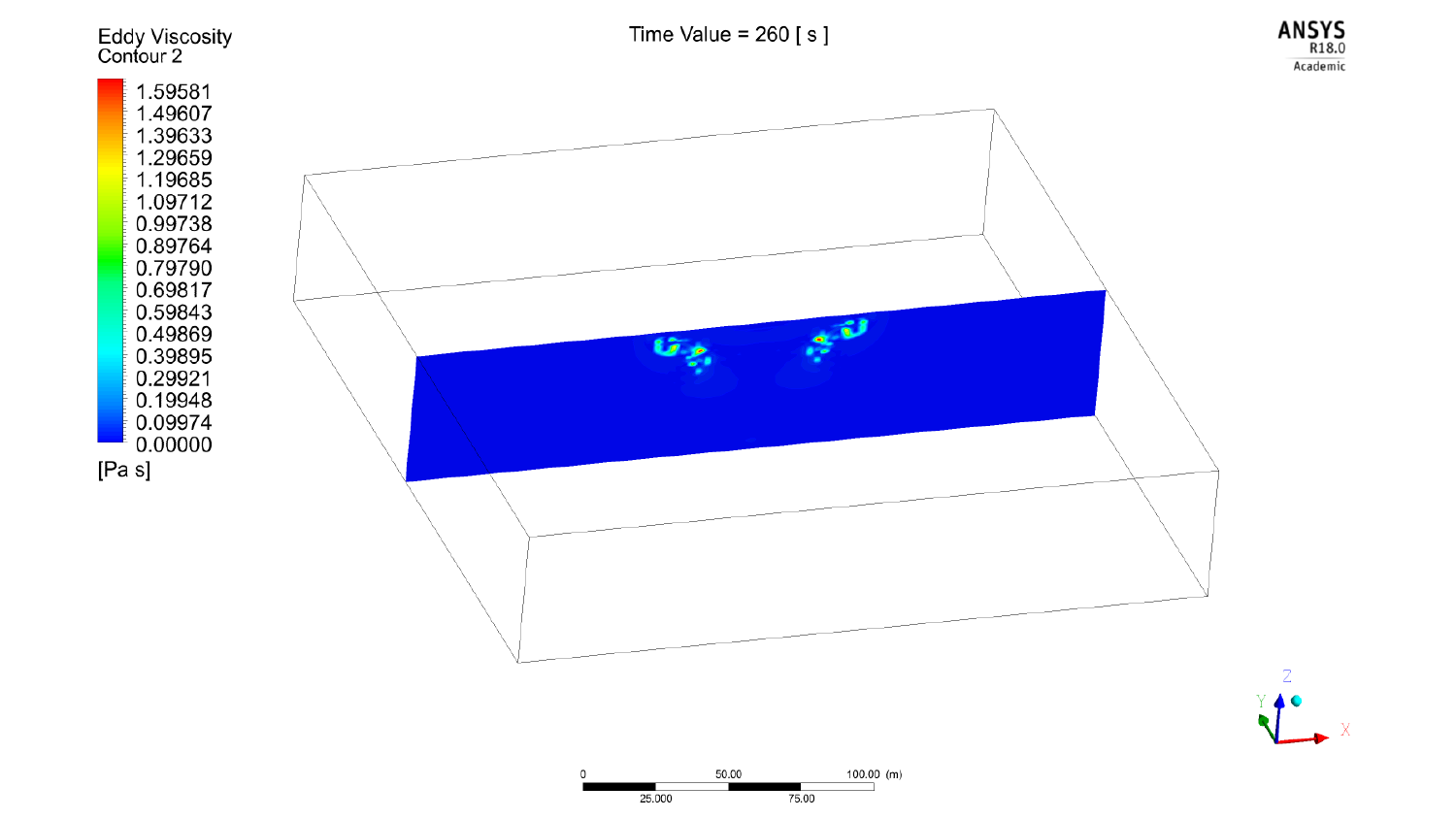







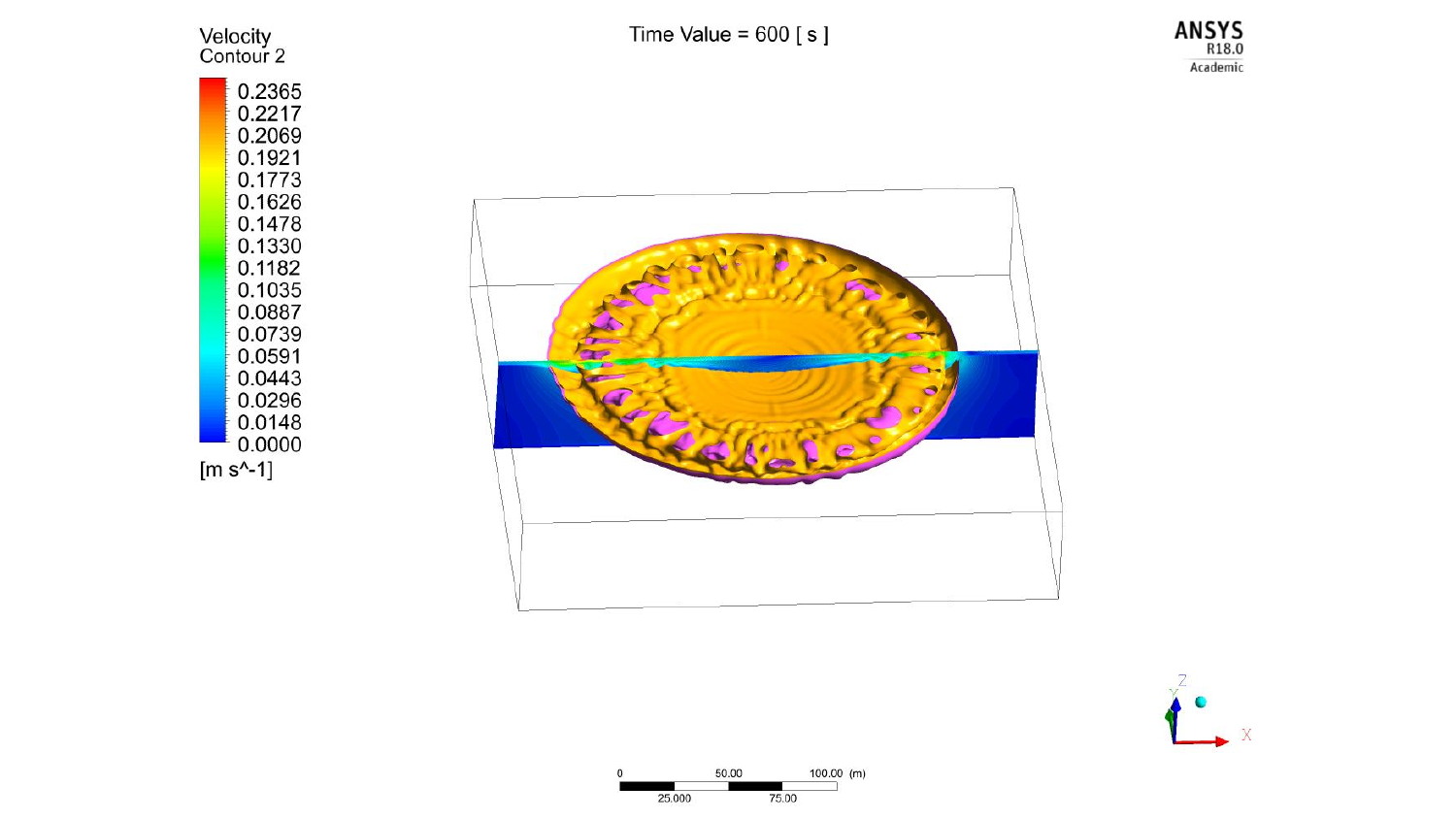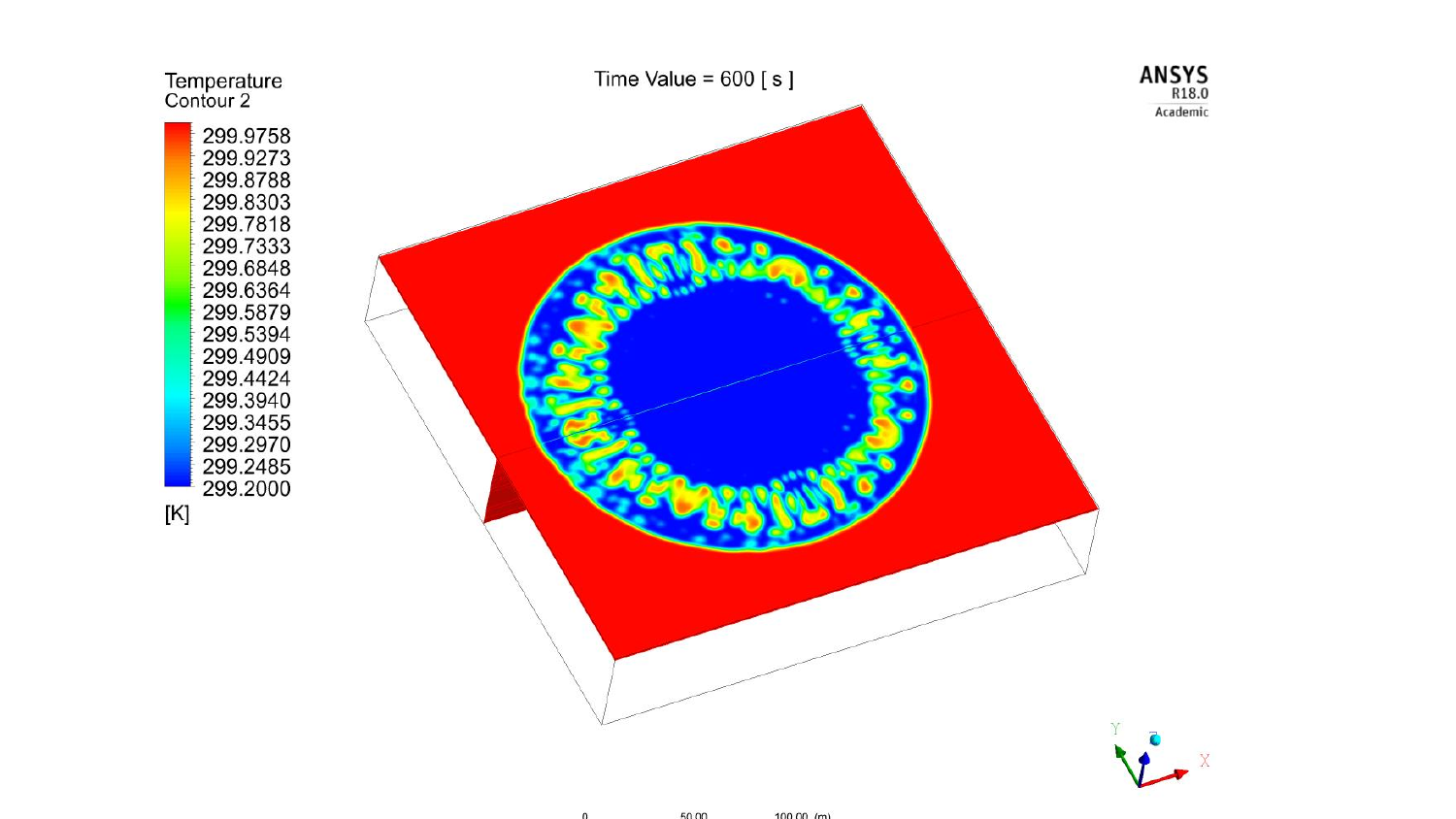# **Modeling Freshwater Lens - Wind Interaction leling Freshwater Lens - Wind Interaction**<br>
main:  $X \times Y \times Z = 500 \text{ m} \times 500 \text{ m} \times 80 \text{ m}$ <br>  $10 \times 10^6$ <br>  $\frac{0.1 \text{ m s}^{-1}}{10^{-5} \text{ s}^{-1} \cdot 100 \text{ m}} = 20 \text{ J}$  1 Large Rossby number-<br>
direct effect of Coriolis<br>
negligible<br>

Numerical domain:

Mesh size:

**Modeling Freshwater Lens - Wind Interaction**  
\nNumerical domain: 
$$
X \times Y \times Z = 500 \text{ m} \times 500 \text{ m} \times 80 \text{ m}
$$
  
\n**Mesh size:**  $10 \times 10^6$   
\n**Ro** =  $\frac{U}{fL} \approx \frac{0.1 \text{ m s}^{-1}}{5 \cdot 10^{-5} \text{ s}^{-1} \cdot 100 \text{ m}} = 20 \text{ L}$  Large Rossby number –  
\ndirect effect of Coriolis negligible  
\nNeed to increase horizontal sizes by a factor of  
\n100, which would require result the mesh size  $10 \times 10^9$ 

**Freshwater Lens - Wind Interaction**<br>  $X \times Y \times Z = 500 \text{ m} \times 500 \text{ m} \times 80 \text{ m}$ <br>  $10 \times 10^6$ <br>  $\frac{\text{s}^{-1}}{100 \text{ m}} = 20 \text{ J}$  Large Rossby number –<br>
direct effect of Coriolis<br>
negligible<br>
ontal sizes by a factor of<br>
ire resu Large Rossby number – direct effect of Coriolis negligible  $\times 80\,\mathrm{m}$ <br>e Rossby number –<br>tt effect of Coriolis<br>igible<br> $10\times 10^9$ 

Need to increase horizontal sizes by a factor of 100, which would require result the mesh size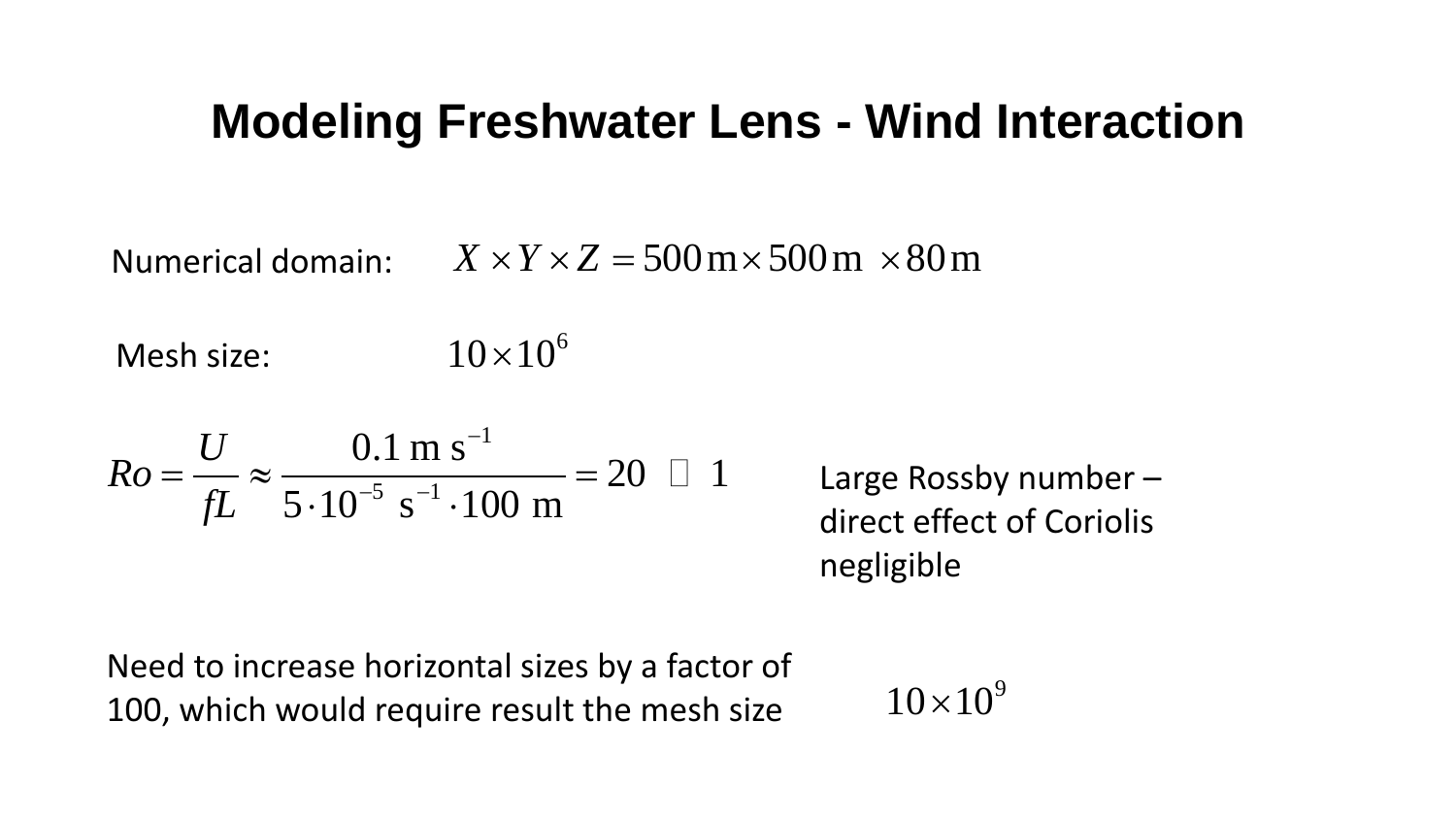## **Coriolis Effect**

$$
\rho \left( \frac{Du}{Dt} - fv + f_y w \right) = -\frac{\partial p}{\partial x} + \frac{\partial \tau_{xx}}{\partial x} + \frac{\partial \tau_{yx}}{\partial y} + \frac{\partial \tau_{zx}}{\partial z}
$$

$$
\rho \left( \frac{Dv}{Dt} + fu \right) = -\frac{\partial p}{\partial y} + \frac{\partial \tau_{xy}}{\partial x} + \frac{\partial \tau_{yy}}{\partial y} + \frac{\partial \tau_{zy}}{\partial z}
$$

$$
\rho \left( \frac{Dw}{Dt} - f_y u \right) = -\rho g - \frac{\partial p}{\partial z} + \frac{\partial \tau_{xz}}{\partial x} + \frac{\partial \tau_{yz}}{\partial y} + \frac{\partial \tau_{zz}}{\partial z}
$$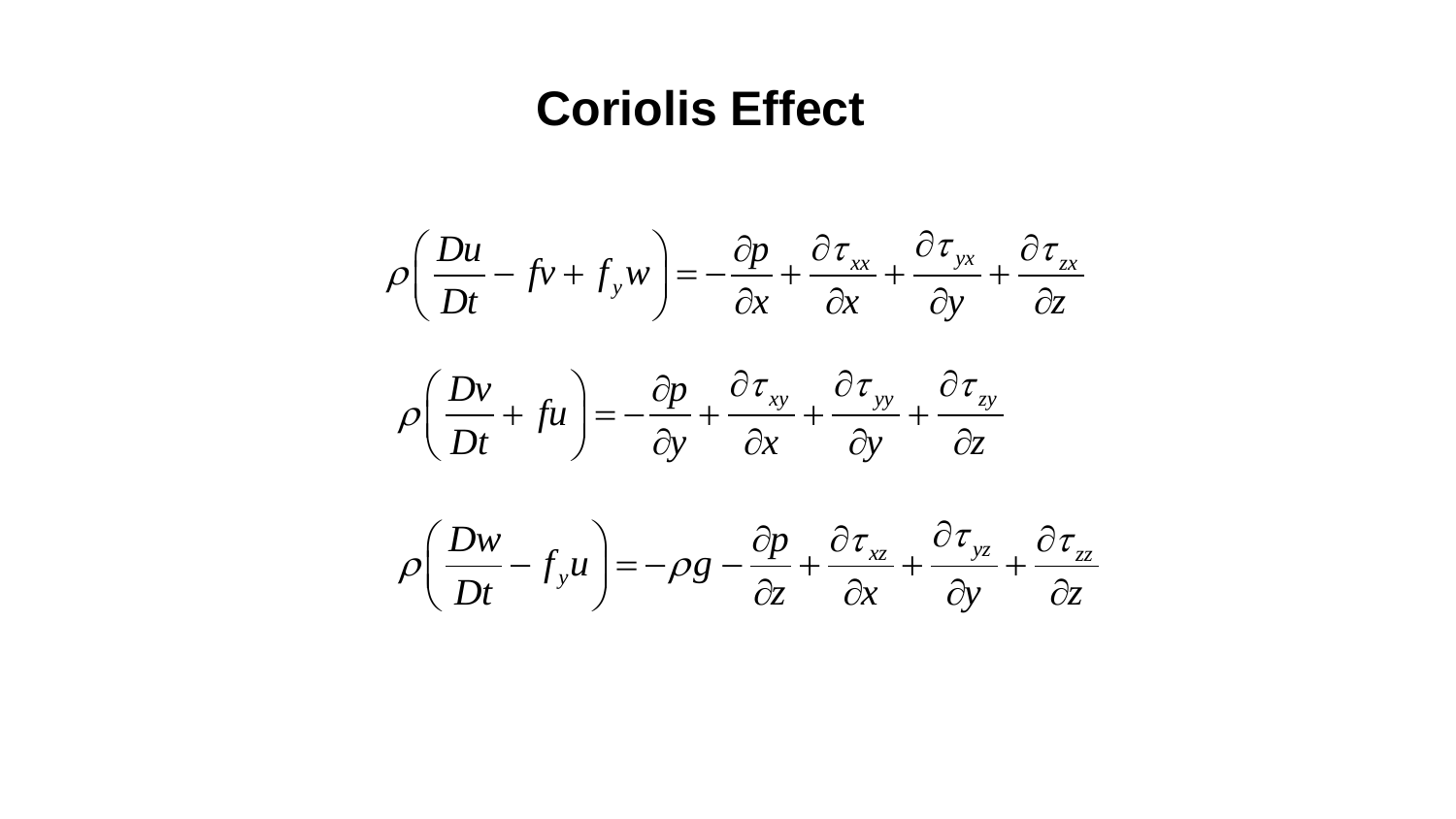## **Coriolis Effect (no wind stress)**

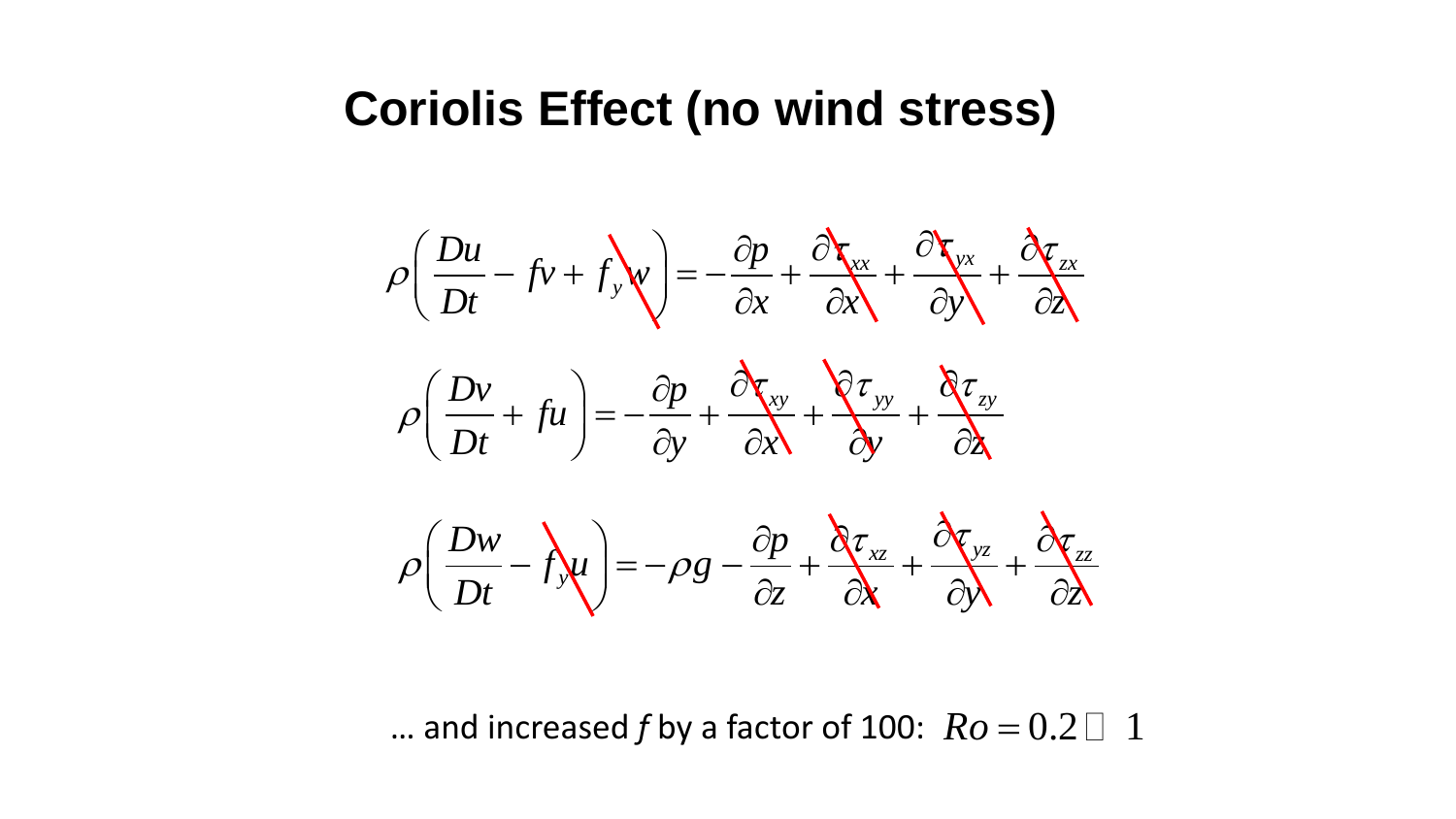Time Value =  $20 [s]$